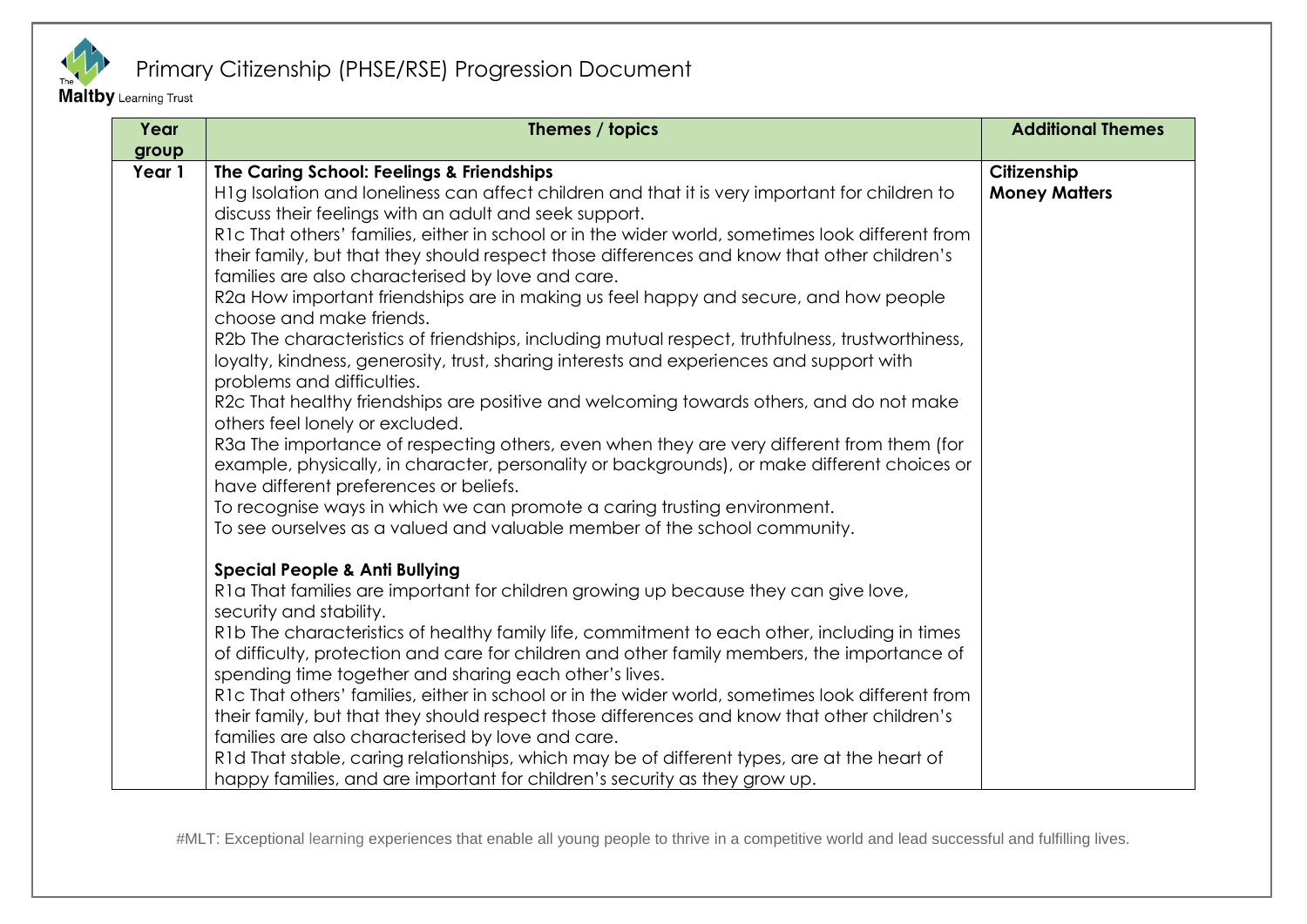

Maltby Learning Trust

| someone they are not.                                                                                                                                                                        |  |
|----------------------------------------------------------------------------------------------------------------------------------------------------------------------------------------------|--|
| <b>Healthy Eating</b>                                                                                                                                                                        |  |
| H3a The characteristics and mental and physical benefits of an active lifestyle.<br>H4a What constitutes a healthy diet (including understanding calories and other nutritional<br>content)? |  |
| H4b The principles of planning and preparing a range of healthy meals.                                                                                                                       |  |
| H6d About dental health and the benefits of good oral hygiene and dental flossing,                                                                                                           |  |
| including regular check-ups at the dentist.                                                                                                                                                  |  |
| H6e About personal hygiene and germs including bacteria, viruses, how they are spread<br>and treated, and the importance of handwashing.                                                     |  |
| Hygiene, Physical Health & Wellbeing                                                                                                                                                         |  |
| H3a The characteristics and mental and physical benefits of an active lifestyle.                                                                                                             |  |
| H2b The benefits of rationing time spent online, the risks of excessive time spent on                                                                                                        |  |
| electronic devices and the impact of positive and negative content online on their                                                                                                           |  |
| own and other's mental and physical well-being.<br>H3b The importance of building regular exercise into daily and weekly routines and how to                                                 |  |
| achieve this; for example walking or cycling to school, a daily active mile or other forms of                                                                                                |  |
| regular, vigorous exercise.                                                                                                                                                                  |  |
| H1c How to recognise and talk about their emotions, including having a varied vocabulary                                                                                                     |  |
| of words to use when talking about their own and others' feelings.                                                                                                                           |  |
| H le The benefits of physical exercise, time outdoors, community participation, voluntary                                                                                                    |  |
| and service- based activity on mental wellbeing and happiness.<br>H6c The importance of sufficient good quality sleep for good health and that a lack of                                     |  |
| sleep can affect weight, mood and ability to learn.                                                                                                                                          |  |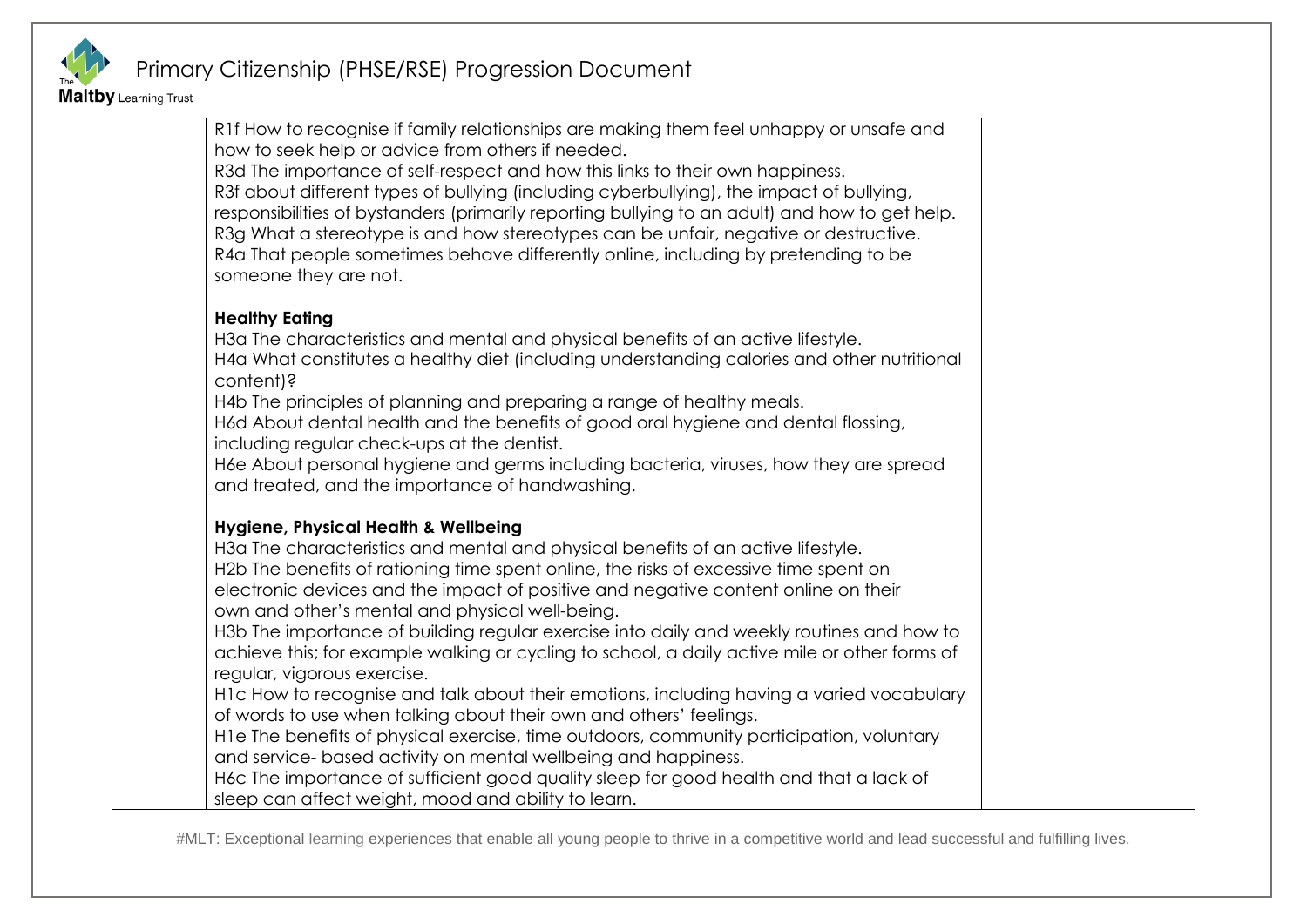

Maltby Learning Trust

| <b>Growing &amp; changing</b><br>R5a What sorts of boundaries are appropriate in friendships with peers and others (including<br>in a digital context).<br>R5c That each person's body belongs to them, and the differences between appropriate<br>and inappropriate or unsafe physical, and other, contact.<br>Lifecycles<br>To recognise how they are growing and changing.                                                                                                                                                                                                                                                                                                    |  |
|----------------------------------------------------------------------------------------------------------------------------------------------------------------------------------------------------------------------------------------------------------------------------------------------------------------------------------------------------------------------------------------------------------------------------------------------------------------------------------------------------------------------------------------------------------------------------------------------------------------------------------------------------------------------------------|--|
| <b>Keeping Myself Safe</b><br>H7a How to make a clear and efficient call to emergency services if necessary.<br>H6b About safe and unsafe exposure to the sun, and how to reduce the risk of sun<br>damage, including skin cancer.<br>R2e How to recognise who to trust and who not to trust, how to judge when a friendship is<br>making them feel unhappy or uncomfortable, managing conflict, how to manage these<br>situations and how to seek help or advice from others, if needed.<br>R4c The rules and principles for keeping safe online, how to recognise risks, harmful content<br>and contact, and how to report them.<br>To develop skills to keep themselves safe. |  |
| The world of drugs<br>H5a The facts about legal and illegal harmful substances and associated risks, including<br>smoking, alcohol use and drug taking.<br>H7b Concepts of basic first aid, for example dealing with common injuries, including head<br>injuries.<br>To help children understand their role in the safe handling of medicines and substance.<br>To recognise that substances can affect our bodies.                                                                                                                                                                                                                                                              |  |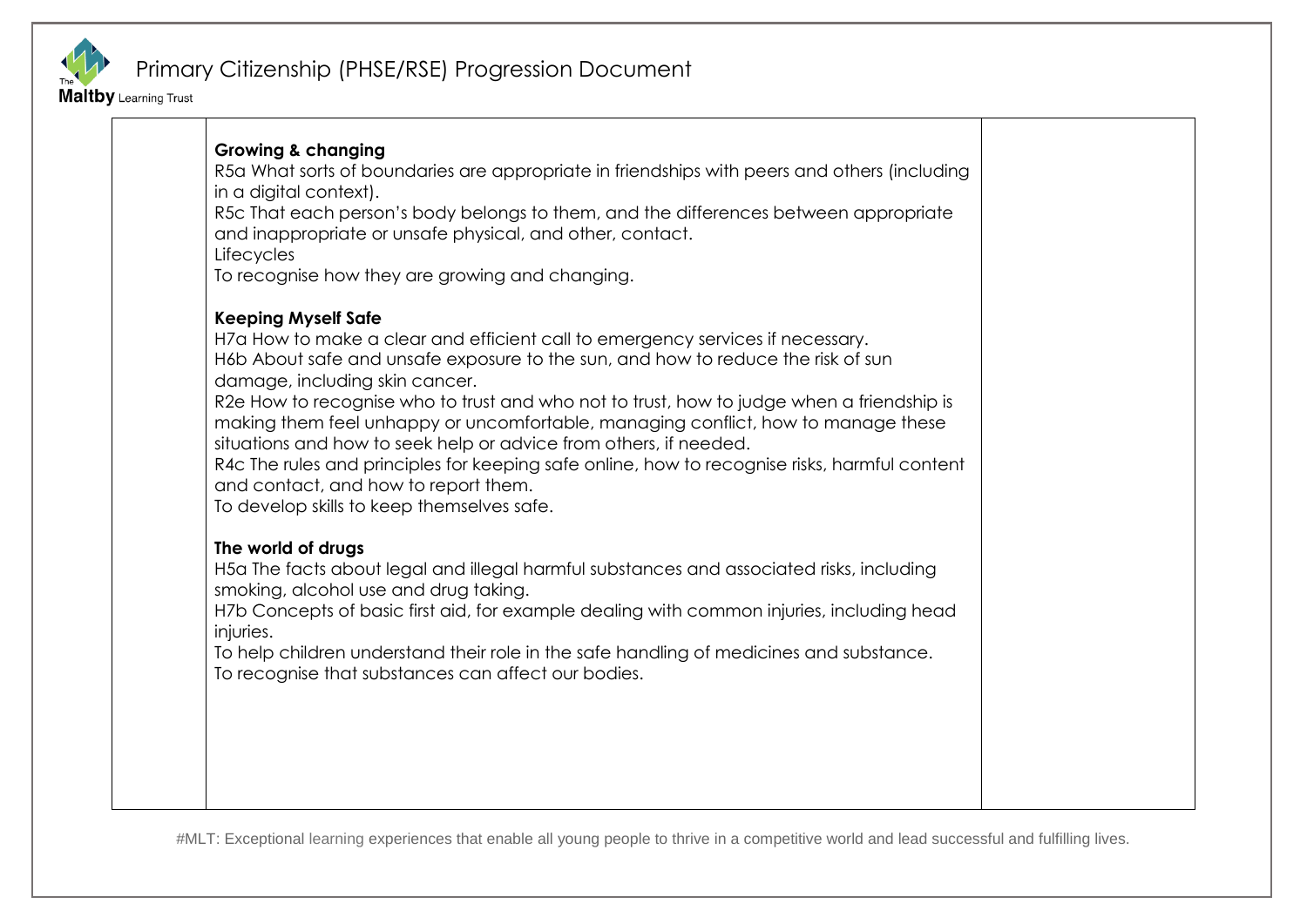

Maltby Learning Trust

| Year 2 | The Caring School: Feelings & Relationships                                                      | Citizenship            |
|--------|--------------------------------------------------------------------------------------------------|------------------------|
|        | R1a That families are important for children growing up because they can give love,              | Focussing on the great |
|        | security and stability.                                                                          | outdoors               |
|        | R2a How important friendships are in making us feel happy and secure, and how people             |                        |
|        | choose and make friends.                                                                         |                        |
|        | R2b The characteristics of friendships, including mutual respect, truthfulness, trustworthiness, |                        |
|        | loyalty, kindness, generosity, trust, sharing interests and experiences and support with         |                        |
|        | problems and difficulties.                                                                       |                        |
|        | R2c That healthy friendships are positive and welcoming towards others, and do not make          |                        |
|        | others feel lonely or excluded.                                                                  |                        |
|        | R2d That most friendships have ups and downs, and that these can often be worked                 |                        |
|        | through so that the friendship is repaired or even strengthened, and that resorting to           |                        |
|        | violence is never right.                                                                         |                        |
|        | R3f About different types of bullying (including cyberbullying), the impact of bullying,         |                        |
|        | responsibilities of bystanders (primarily reporting bullying to an adult) and how to get help.   |                        |
|        | R3g What a stereotype is and how stereotypes can be unfair, negative or destructive.             |                        |
|        | R3a The importance of respecting others, even when they are very different from them (for        |                        |
|        | example, physically, in character, personality or backgrounds), or make different choices or     |                        |
|        | have different preferences or beliefs.                                                           |                        |
|        | R1c That others' families, either in school or in the wider world, sometimes look different from |                        |
|        | their family, but that they should respect those differences and know that other children's      |                        |
|        | families are also characterised by love and care.                                                |                        |
|        | H1g Isolation and loneliness can affect children and that it is very important for children to   |                        |
|        | discuss their feelings with an adult and seek support.                                           |                        |
|        | R3d The importance of self-respect and how this links to their own happiness.                    |                        |
|        | H1b That there is a normal range of emotions (e.g. happiness, sadness, anger, fear, surprise,    |                        |
|        | nervousness) and scale of emotions that all humans experience in relation to different           |                        |
|        | experiences and situations.                                                                      |                        |
|        | H1h That bullying (including cyberbullying) has a negative and often lasting impact on           |                        |
|        | mental wellbeing.                                                                                |                        |
|        | H2e That the internet can also be a negative place where online abuse, trolling, bullying        |                        |
|        | and harassment can take place, which can have a negative impact on mental health.                |                        |
|        | To understand that different influences can affect choices.                                      |                        |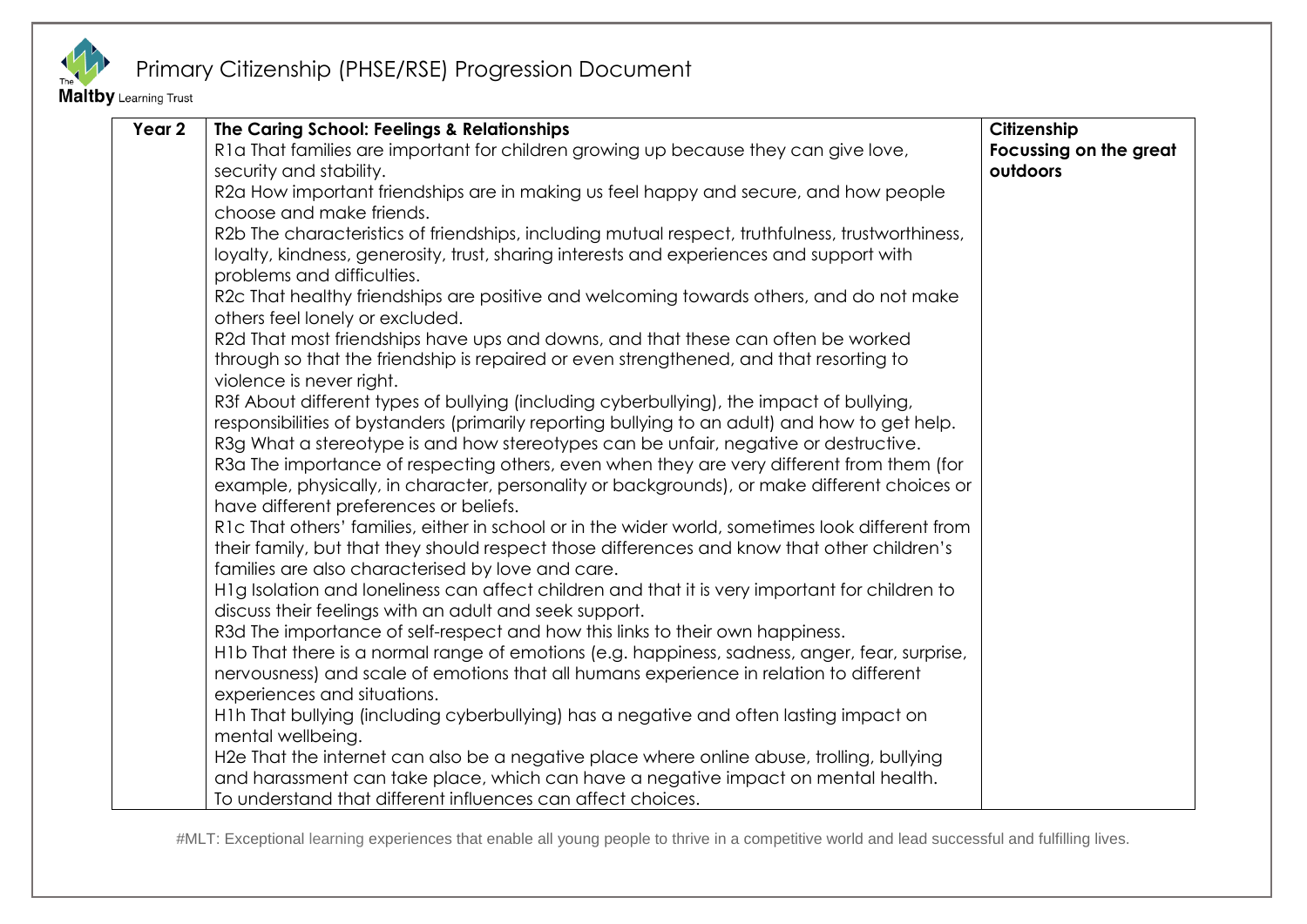

Maltby Learning Trust

| <b>Healthy Lifestyles</b>                                                                                     |
|---------------------------------------------------------------------------------------------------------------|
| H6c The importance of sufficient good quality sleep for good health and that a lack of                        |
| sleep can affect weight, mood and ability to learn.                                                           |
| H6d About dental health and the benefits of good oral hygiene and dental flossing,                            |
| including regular check-ups at the dentist.                                                                   |
| H4a What constitutes a healthy diet (including understanding calories and other nutritional                   |
| content)?                                                                                                     |
| H4c The characteristics of a poor diet and risks associated with unhealthy eating (including,                 |
| for example, obesity and tooth decay) and other behaviours (e.g. the impact of alcohol on<br>diet or health). |
| H3b The importance of building regular exercise into daily and weekly routines and how to                     |
| achieve this; for example walking or cycling to school, a daily active mile or other forms of                 |
| regular, vigorous exercise.                                                                                   |
| H6e About personal hygiene and germs including bacteria, viruses, how they are spread                         |
| and treated, and the importance of handwashing.                                                               |
| H2b About the benefits of rationing time spent online, the risks of excessive time spent on                   |
| electronic devices and the impact of positive and negative content on their own and                           |
| other's mental and physical wellbeing                                                                         |
|                                                                                                               |
| <b>Growing &amp; Changing</b>                                                                                 |
| R5c That each person's body belongs to them, and the differences between appropriate                          |
| and inappropriate or unsafe physical, and other, contact.                                                     |
| H1c How to recognise and talk about their emotions, including having a varied vocabulary                      |
| of words to use when talking about their own and others' feelings.                                            |
| To recognise their own growing competencies and responsibilities.                                             |
| <b>Keeping Myself Safe</b>                                                                                    |
| R5b About the concept of privacy and the implications of it for both children and adults;                     |
| including that it is not always right to keep secrets if they relate to being safe.                           |
| H7a How to make a clear and efficient call to emergency services if necessary.                                |
| H7b Concepts of basic first aid, for example dealing with common injuries, including head                     |
| injuries.                                                                                                     |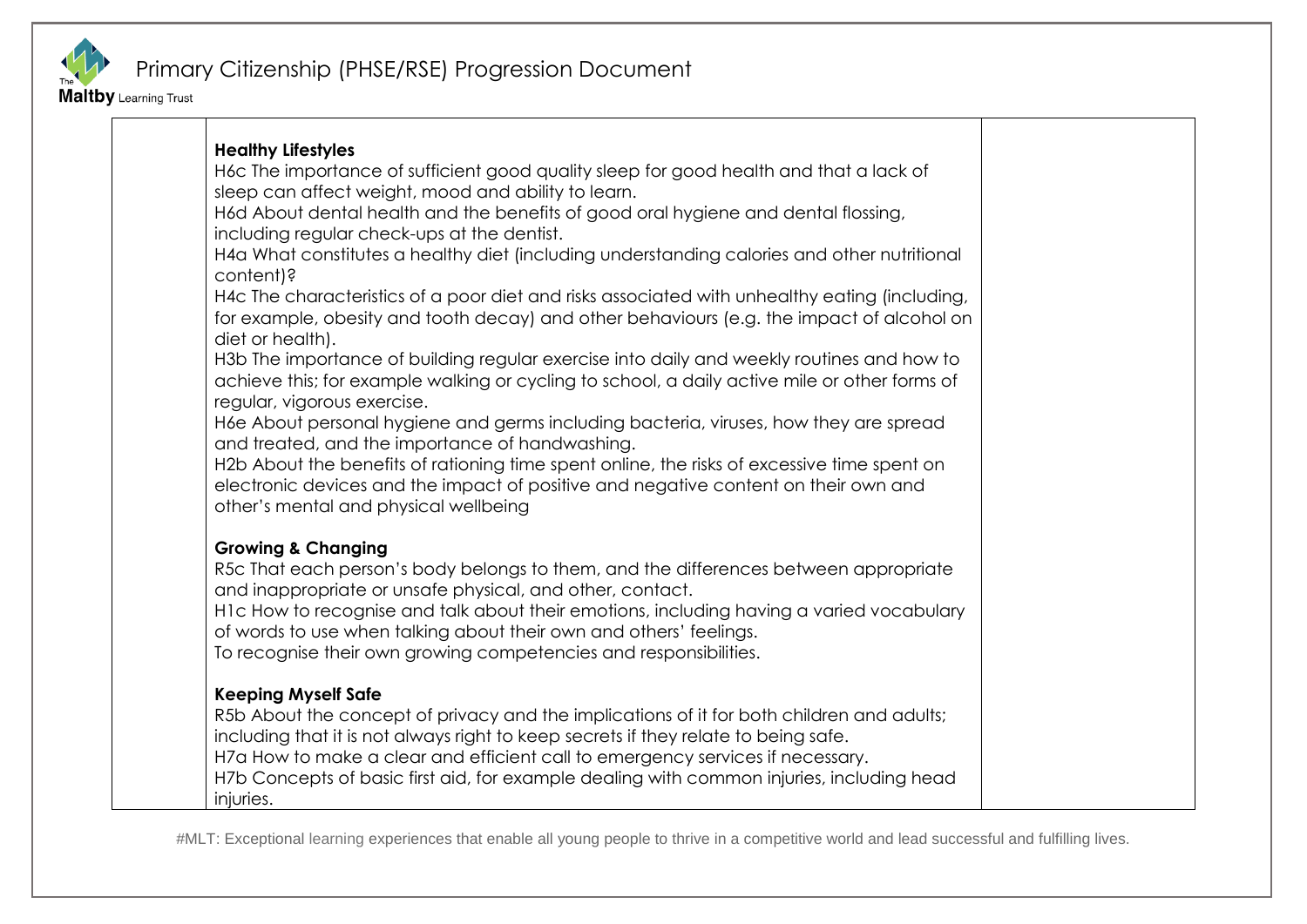

Maltby Learning Trust

|        | H2g Where and how to report concerns and get support with issues online<br>R4c The rules and principles of keeping safe online, how to recognize risk, harmful content<br>and contact and how to report them<br>To know people who help them and how to ask for help.<br>To know the difference between safe and dangerous places to play and how accidents<br>can happen.<br>To understand the responsibility involved in making choices.<br>To recognise how to keep themselves safe.                                                                                                                                                                                                                                                                                                                                                                                                                                                                                                         |                                                     |
|--------|-------------------------------------------------------------------------------------------------------------------------------------------------------------------------------------------------------------------------------------------------------------------------------------------------------------------------------------------------------------------------------------------------------------------------------------------------------------------------------------------------------------------------------------------------------------------------------------------------------------------------------------------------------------------------------------------------------------------------------------------------------------------------------------------------------------------------------------------------------------------------------------------------------------------------------------------------------------------------------------------------|-----------------------------------------------------|
|        | The world of drugs<br>H5a The facts about legal and illegal harmful substances and associated risks, including<br>smoking, alcohol use and drug taking.<br>To know when to say no.<br>To extend understanding of what goes into their bodies, how it enters and its impact.<br>To understand the role of medicine and health.                                                                                                                                                                                                                                                                                                                                                                                                                                                                                                                                                                                                                                                                   |                                                     |
| Year 3 | The Caring School: Feelings, Friends and Friendships<br>R3a The importance of respecting others, even when they are very different from them (for<br>example, physically, in character, personality or backgrounds), or make different choices or<br>have different preferences or beliefs.<br>R3c The conventions of courtesy and manners.<br>R3e That in school and in the wider society they can expect to be treated with respect by<br>others, and that in turn they should show due respect to others, including those in positions<br>of authority.<br>R2a How important friendships are in making us feel happy and secure, and how people<br>choose and make friends.<br>R2c That healthy friendships are positive and welcoming towards others, and do not make<br>others feel lonely or excluded.<br>R3d The importance of self-respect and how this links to their own happiness.<br>R4b The same principles apply to online relationships as face to face relationships, including | Citizenship<br><b>Rights &amp; Responsibilities</b> |
|        | the importance of respect for others online including when we are anonymous.                                                                                                                                                                                                                                                                                                                                                                                                                                                                                                                                                                                                                                                                                                                                                                                                                                                                                                                    |                                                     |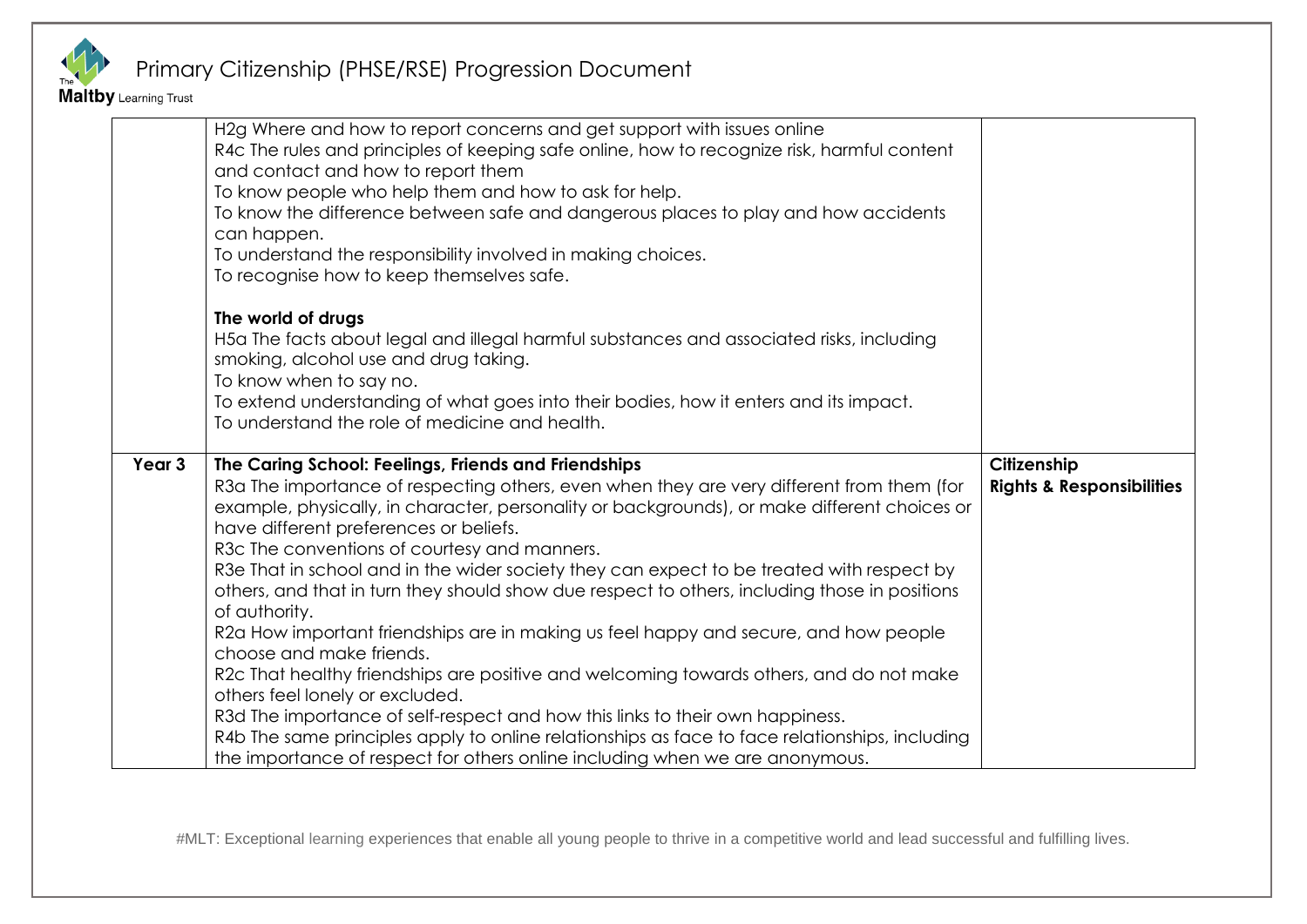

Maltby Learning Trust

| H1b That there is a normal range of emotions (e.g. happiness, sadness, anger, fear, surprise, |  |
|-----------------------------------------------------------------------------------------------|--|
| nervousness) and scale of emotions that all humans experience in relation to different        |  |
| experiences and situations.                                                                   |  |
| H1c How to recognise and talk about their emotions, including having a varied vocabulary      |  |
| of words to use when talking about their own and others' feelings.                            |  |
| H2c How to consider the effect of their online actions on others and know how to recognize    |  |
| and display respectful behaviour online and the importance of keeping personal                |  |
| information private.                                                                          |  |
| To know that choices have consequences                                                        |  |
| To see ourselves as valued and valuable members of the school community                       |  |
| To recognise what is fair and unfair and the difference between right and wrong               |  |
| To recognise the difference between wants, needs and rights                                   |  |
|                                                                                               |  |
| <b>Relationships, Loss and Separation</b>                                                     |  |
| R1a That families are important for children growing up because they can give love,           |  |
| security and stability.                                                                       |  |
| R1b The characteristics of healthy family life, commitment to each other, including in times  |  |
| of difficulty, protection and care for children and other family members, the importance of   |  |
| spending time together and sharing each other's lives.                                        |  |
| H1b That there is a normal range of emotions (e.g. happiness, sadness, anger, fear, surprise, |  |
| nervousness) and scale of emotions that all humans experience in relation to different        |  |
| experiences and situations.                                                                   |  |
| H1f Simple self-care techniques, including the importance of rest, time spent with friends    |  |
| and family and the benefits of hobbies and interests.                                         |  |
| To consider some of the changes that take place in people's lives and reflect on some of      |  |
| the changes in their own lives.                                                               |  |
| To be able to recognise some of the emotions involved in loss situations and consider what    |  |
| is helpful and unhelpful in such situations.                                                  |  |
|                                                                                               |  |
| <b>Choices, Emotions and Difference</b>                                                       |  |
| H1h That bullying (including cyberbullying) has a negative and often lasting impact on        |  |
| mental wellbeing.                                                                             |  |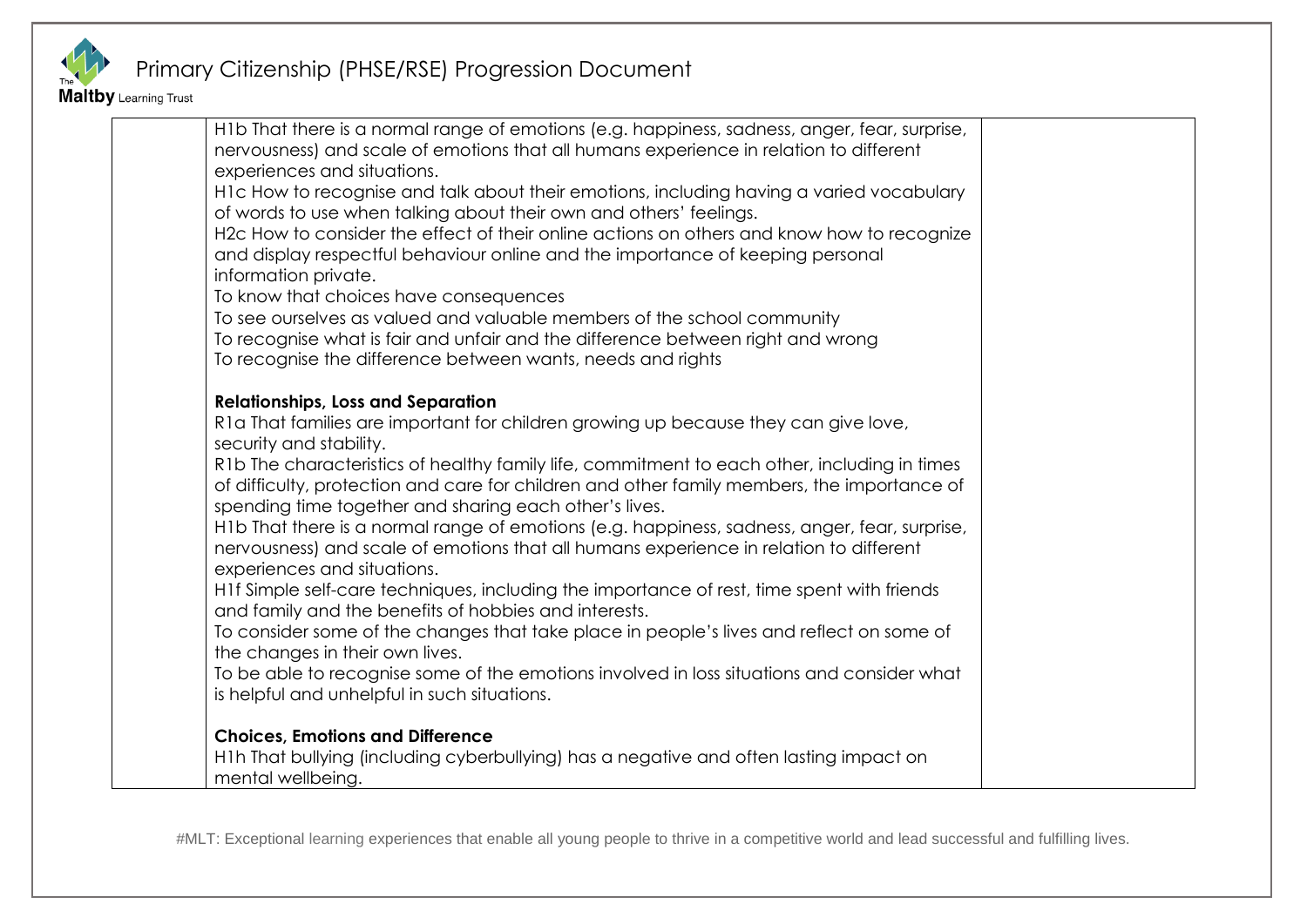

Maltby Learning Trust

R3f About different types of bullying (including cyberbullying), the impact of bullying, responsibilities of bystanders (primarily reporting bullying to an adult) and how to get help. R4b That the same principles apply to online relationships as to face-to-face relationships, including the importance of respect for others online including when we are anonymous To understand the consequences of racism, teasing, bullying and discrimination. To understand the feelings and emotions associated with belonging. **My Healthy body: Taking responsibility for my healthy lifestyle** H4a What constitutes a healthy diet (including understanding calories and other nutritional content)? H4b The principles of planning and preparing a range of healthy meals. H1e The benefits of physical exercise, time outdoors, community participation, voluntary and service- based activity on mental wellbeing and happiness. H3a The characteristics and mental and physical benefits of an active lifestyle. H2b About the benefits of rationing time spent online, the risks of excessive time spent on electronic devices and the impact of positive and negative content online on their own and others' mental and physical wellbeing. H3b The importance of building regular exercise into daily and weekly routines and how to achieve this; for example walking or cycling to school, a daily active mile or other forms of regular, vigorous exercise. H3c The risks associated with an inactive lifestyle (including obesity). H6c The importance of sufficient good quality sleep for good health and that a lack of sleep can affect weight, mood and ability to learn. To begin to consider the effect of media and peer influences on their lifestyle choices. **Keeping Myself Safe** R4a That people sometimes behave differently online, including by pretending to be someone they are not. R4b That the same principles apply to online relationships as to face-to-face relationships, including the importance of respect for others online including when we are anonymous. R4c The rules and principles for keeping safe online, how to recognize risks, harmful content and contact, and how to report them R4e How information and data is shared and used online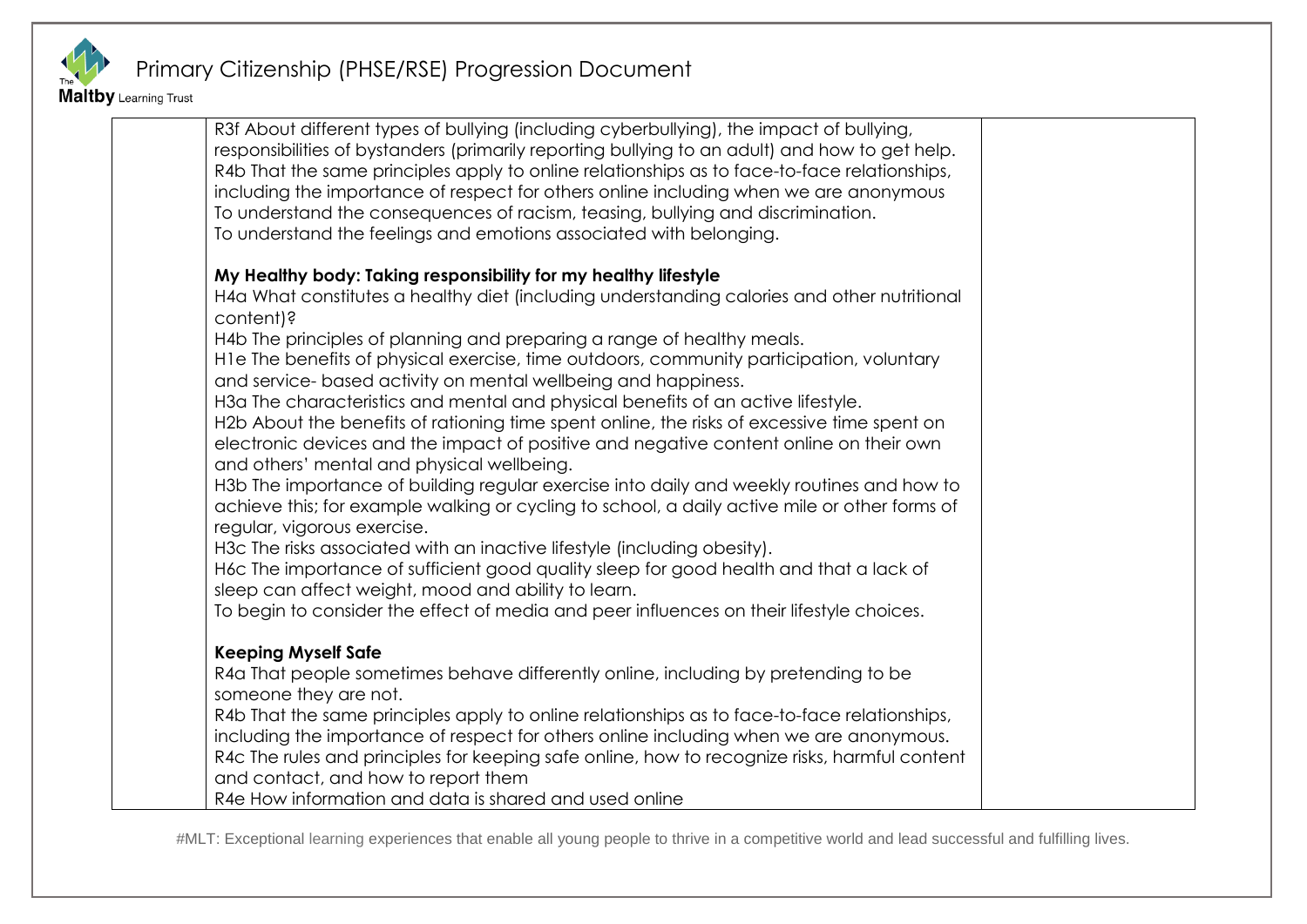

Maltby Learning Trust

|        | R5a What sorts of boundaries are appropriate in friendships with peers and others (including<br>in a digital context).<br>R5b About the concept of privacy and the implications of it for both children and adults;<br>including that it is not always right to keep secrets if they relate to being safe.<br>R5f How to ask for advice or help for themselves or others, and to keep trying until they are<br>heard.<br>R5h Where to get advice e.g. family, school and/or other sources.<br>H2d Why social media, some computer games and online gaming, for example are age<br>restricted<br>H2g Where and how to report concerns and get support with issues online.<br>H7a How to make a clear and efficient call to emergency services if necessary.<br>The world of drugs<br>R5h Where to get advice e.g. family, school and/or other sources.<br>R5f How to ask for advice or help for themselves or others, and to keep trying until they are<br>heard.<br>H5a The facts about legal and illegal harmful substances and associated risks, including<br>smoking, alcohol use and drug taking.<br>To develop skills for weighing up the choices involved in and the reasons for and against<br>taking risks.<br>To develop ways to resist unhelpful pressure to take risks with their health.<br>To understand that pressure comes in different forms. |                                                                                      |
|--------|---------------------------------------------------------------------------------------------------------------------------------------------------------------------------------------------------------------------------------------------------------------------------------------------------------------------------------------------------------------------------------------------------------------------------------------------------------------------------------------------------------------------------------------------------------------------------------------------------------------------------------------------------------------------------------------------------------------------------------------------------------------------------------------------------------------------------------------------------------------------------------------------------------------------------------------------------------------------------------------------------------------------------------------------------------------------------------------------------------------------------------------------------------------------------------------------------------------------------------------------------------------------------------------------------------------------------------------------------------------|--------------------------------------------------------------------------------------|
| Year 4 | The Caring School: Feelings, Friends and Friendships<br>R3a The importance of respecting others, even when they are very different from them (for<br>example, physically, in character, personality or backgrounds), or make different choices or<br>have different preferences or beliefs.<br>R3d The importance of self-respect and how this links to their own happiness.<br>R3e That in school and in the wider society they can expect to be treated with respect by<br>others, and that in turn they should show due respect to others, including those in positions<br>of authority.<br>R2a How important friendships are in making us feel happy and secure, and how people<br>choose and make friends.                                                                                                                                                                                                                                                                                                                                                                                                                                                                                                                                                                                                                                               | Citizenship<br><b>Environmental stability</b><br>How do rules and laws<br>affect me? |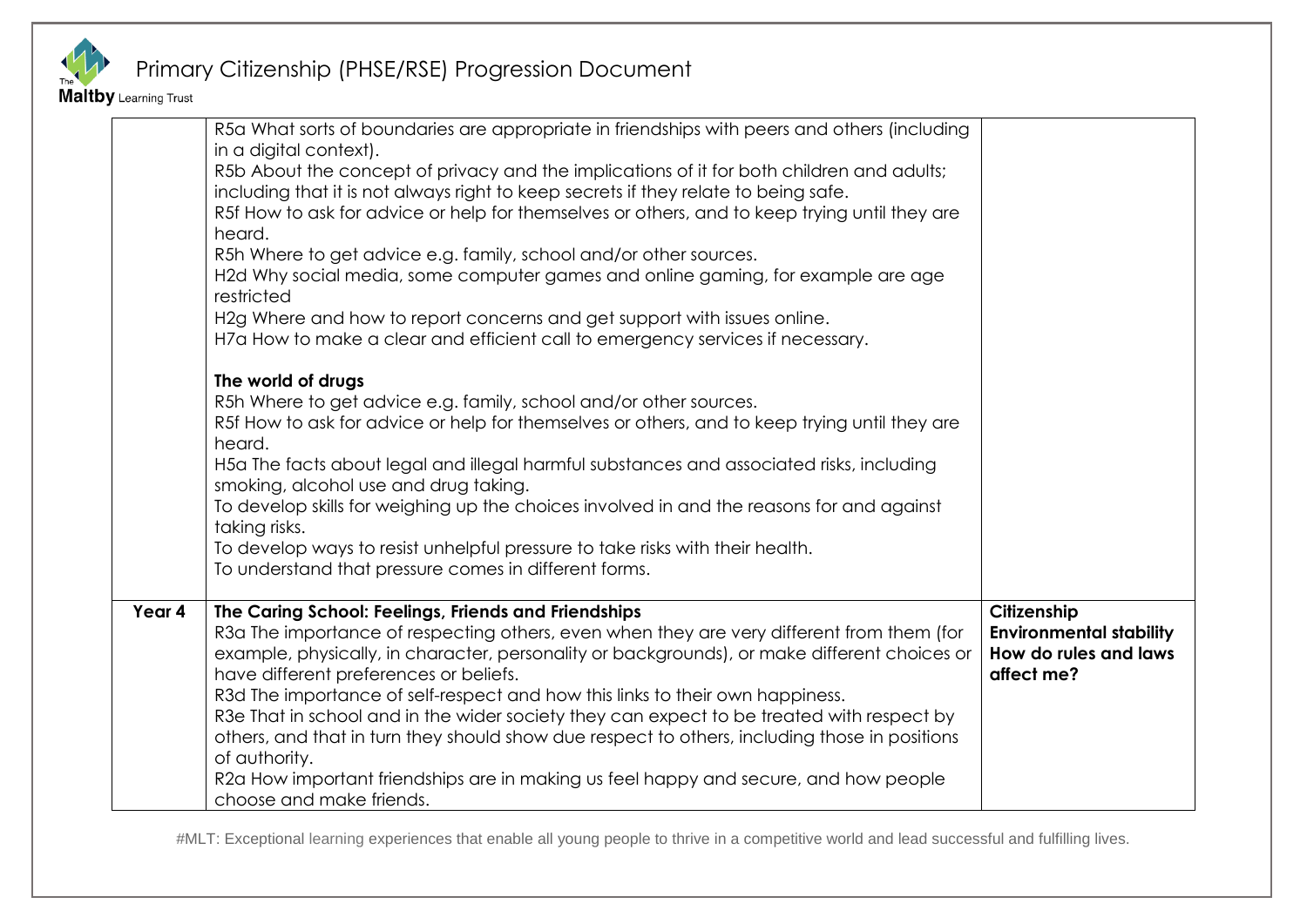

Maltby Learning Trust

| R2b The characteristics of friendships, including mutual respect, truthfulness, trustworthiness,<br>loyalty, kindness, generosity, trust, sharing interests and experiences and support with<br>problems and difficulties. |  |
|----------------------------------------------------------------------------------------------------------------------------------------------------------------------------------------------------------------------------|--|
| R2c That healthy friendships are positive and welcoming towards others, and do not make                                                                                                                                    |  |
| others feel lonely or excluded.                                                                                                                                                                                            |  |
| R2d That most friendships have ups and downs, and that these can often be worked                                                                                                                                           |  |
| through so that the friendship is repaired or even strengthened, and that resorting to<br>violence is never right.                                                                                                         |  |
| R3b Practical steps they can take in a range of different contexts to improve or support<br>respectful relationships.                                                                                                      |  |
| R4a That people sometimes behave differently online                                                                                                                                                                        |  |
| R4b That the same principles apply to online relationships as to face-to-face relationships,                                                                                                                               |  |
| including the importance of respect for others, including when we are anonymous.                                                                                                                                           |  |
| R4d How to critically consider their online friendships and sources of information, including                                                                                                                              |  |
| awareness of the risks associated with people they have never met.                                                                                                                                                         |  |
| H1c How to recognise and talk about their emotions, including having a varied vocabulary<br>of words to use when talking about their own and others' feelings.                                                             |  |
| To learn how to make positive choices.                                                                                                                                                                                     |  |
| To know that choices have consequences.                                                                                                                                                                                    |  |
|                                                                                                                                                                                                                            |  |
| Respecting the difference between people                                                                                                                                                                                   |  |
| R1c That others' families, either in school or in the wider world, sometimes look different from                                                                                                                           |  |
| their family, but that they should respect those differences and know that other children's                                                                                                                                |  |
| families are also characterised by love and care.                                                                                                                                                                          |  |
| R1d That stable, caring relationships, which may be of different types, are at the heart of                                                                                                                                |  |
| happy families, and are important for children's security as they grow up.<br>R3a The importance of respecting others, even when they are very different from them (for                                                    |  |
| example, physically, in character, personality or backgrounds), or make different choices or                                                                                                                               |  |
| have different preferences or beliefs.                                                                                                                                                                                     |  |
| R3e That in school and in the wider society they can expect to be treated with respect by                                                                                                                                  |  |
| others, and that in turn they should show due respect to others, including those in positions                                                                                                                              |  |
| of authority.                                                                                                                                                                                                              |  |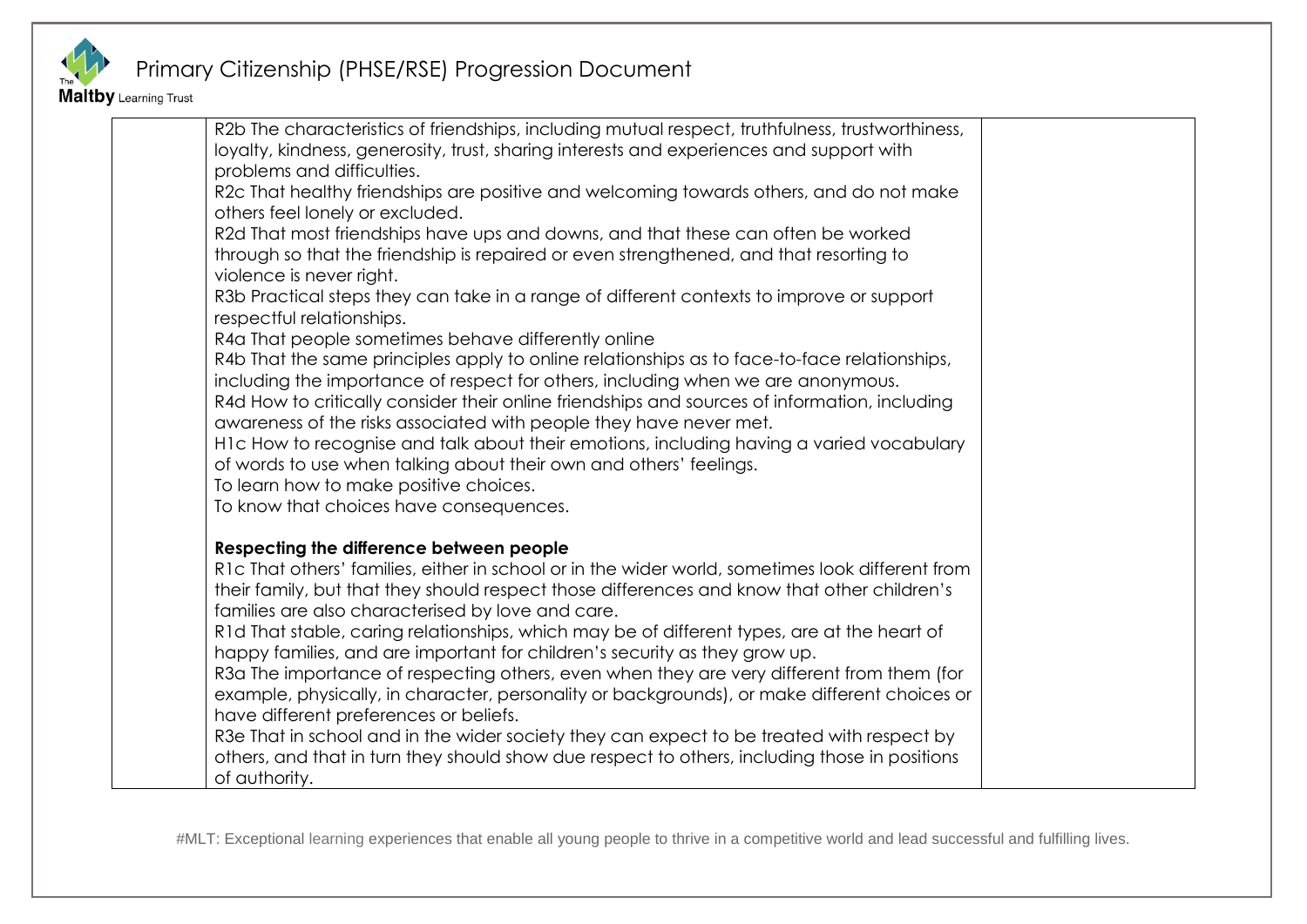

Maltby Learning Trust

| R3f About different types of bullying (including cyberbullying), the impact of bullying,                                     |  |
|------------------------------------------------------------------------------------------------------------------------------|--|
| responsibilities of bystanders (primarily reporting bullying to an adult) and how to                                         |  |
| get help.                                                                                                                    |  |
| R3g What a stereotype is and how stereotypes can be unfair, negative or destructive.                                         |  |
| H1h That bullying (including cyber bullying) has a negative and often lasting impact on<br>mental wellbeing.                 |  |
| H2c How to consider the effect of their online actions on others and know how to recognise                                   |  |
| and display respectful behaviour online and the importance of keeping personal                                               |  |
| information private.                                                                                                         |  |
| H2e That the internet can also be a negative place where online abuse, trolling, bullying                                    |  |
| and harassment can take place, which can have a negative impact on mental                                                    |  |
| health.                                                                                                                      |  |
|                                                                                                                              |  |
| My Healthy Body and Caring for my body                                                                                       |  |
| H1a That mental wellbeing is a normal part of daily life, in the same way as physical health.                                |  |
| H1e The benefits of physical exercise, time outdoors, community participation, voluntary                                     |  |
| and service- based activity on mental wellbeing and happiness.                                                               |  |
| H1f Simple self- care techniques, including the importance of rest, time spent with friends                                  |  |
| and family and the benefits of hobbies and interests.                                                                        |  |
| H2b The benefits of rationing time spent online on their own devices and the impact of                                       |  |
| positive and negative content online on their own and others mental and physical                                             |  |
| wellbeing                                                                                                                    |  |
| H2g Where and how to report concerns and get support with issues online                                                      |  |
| H3c The risks associated with an inactive lifestyle (including obesity).                                                     |  |
| H3d How and when to seek support including which adults to speak to in school if they are                                    |  |
| worried about their health.<br>H4c The characteristics of a poor diet and risks associated with unhealthy eating (including, |  |
| for example, obesity and tooth decay) and other behaviours (e.g. the impact of alcohol on                                    |  |
| diet or health).                                                                                                             |  |
| H6c The importance of sufficient good quality sleep for good health and that a lack of                                       |  |
| sleep can affect weight, mood and ability to learn.                                                                          |  |
| H6d About dental health and the benefits of good oral hygiene and dental flossing,                                           |  |
| including regular check-ups at the dentist.                                                                                  |  |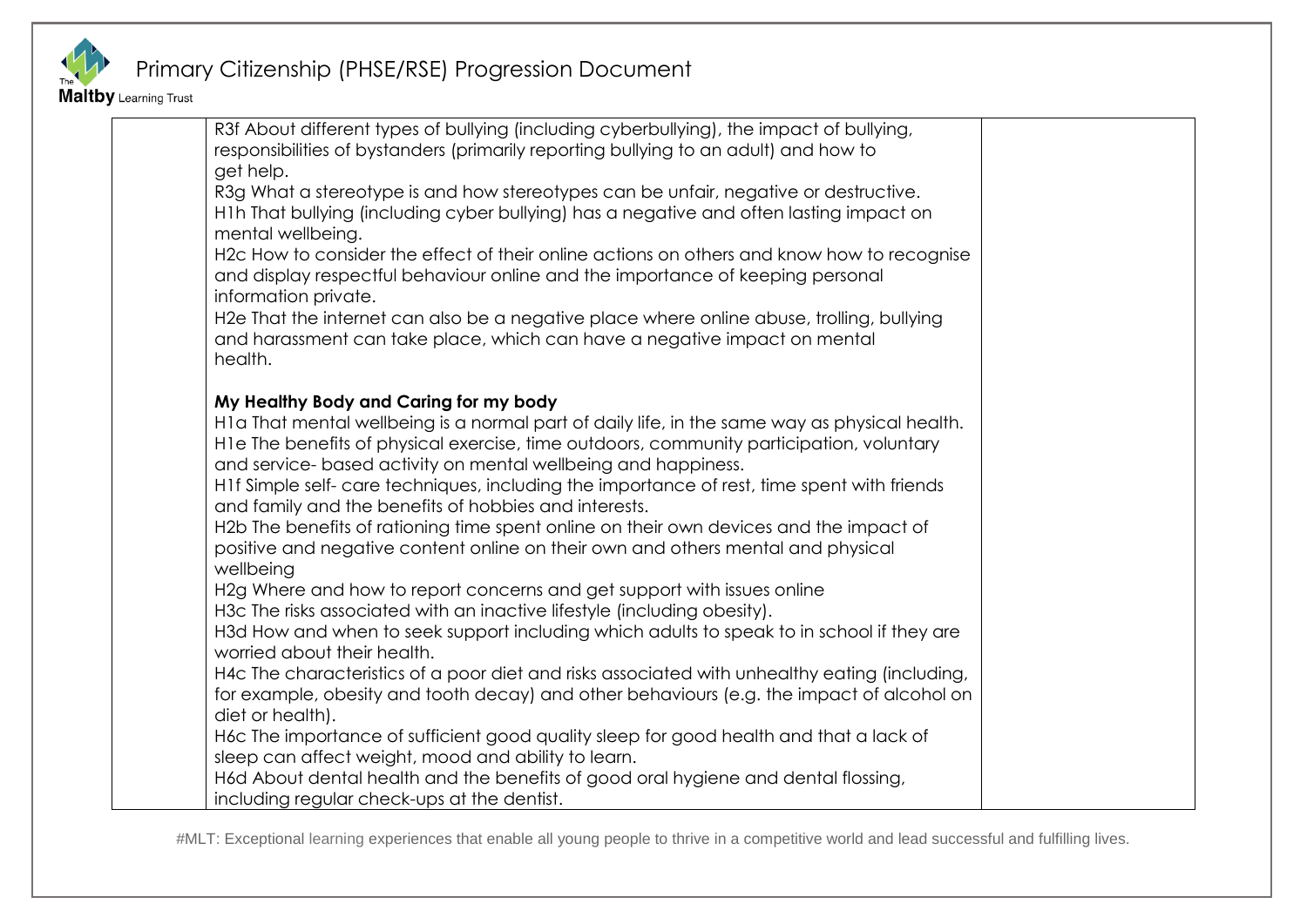

Maltby Learning Trust

| H6e About personal hygiene and germs including bacteria, viruses, how they are spread                                                 |  |
|---------------------------------------------------------------------------------------------------------------------------------------|--|
| and treated, and the importance of handwashing.                                                                                       |  |
| H6f The facts and science relating to allergies, immunisation and vaccination.                                                        |  |
| H8a Key facts about puberty and the changing adolescent body, particularly from age 9                                                 |  |
| through to age 11, including physical and emotional changes.                                                                          |  |
|                                                                                                                                       |  |
| <b>Keeping Myself Safe</b>                                                                                                            |  |
| R4c The rules and principles for keeping safe online, how to recognize risks, harmful content<br>and contact, and how to report them. |  |
| R5a What sorts of boundaries are appropriate in friendships with peers and others (including                                          |  |
| in a digital context).                                                                                                                |  |
| R5b About the concept of privacy and the implications of it for both children and adults;                                             |  |
| including that it is not always right to keep secrets if they relate to being safe.                                                   |  |
| R5d How to respond safely and appropriately to adults they may encounter (in all contexts,                                            |  |
| including online) whom they do not know.                                                                                              |  |
| R5e How to recognise and report feelings of being unsafe or feeling bad about any adult.                                              |  |
| R5f How to ask for advice or help for themselves or others, and to keep trying until they are                                         |  |
| heard.                                                                                                                                |  |
| R5h Where to get advice e.g. family, school and/or other sources.                                                                     |  |
| H2g Where and how to report concerns and get support with issues online.                                                              |  |
| H7a How to make a clear and efficient call to emergency services if necessary.                                                        |  |
| H7b Concepts of basic first aid, for example dealing with common injuries, including head                                             |  |
| injuries.                                                                                                                             |  |
| To explore the concepts of safety and risk                                                                                            |  |
| To explore personal safety indoors and outdoors                                                                                       |  |
| To consider sensible road safety                                                                                                      |  |
| The world of drugs                                                                                                                    |  |
| H5a The facts about legal and illegal harmful substances and associated risks, including                                              |  |
| smoking, alcohol use and drug taking.                                                                                                 |  |
| To increase awareness of the different types of drugs, their effects and dangers.                                                     |  |
| To revise health and safety skills and awareness of handling medicines.                                                               |  |
| The increased knowledge of the effects and dangers of smoking.                                                                        |  |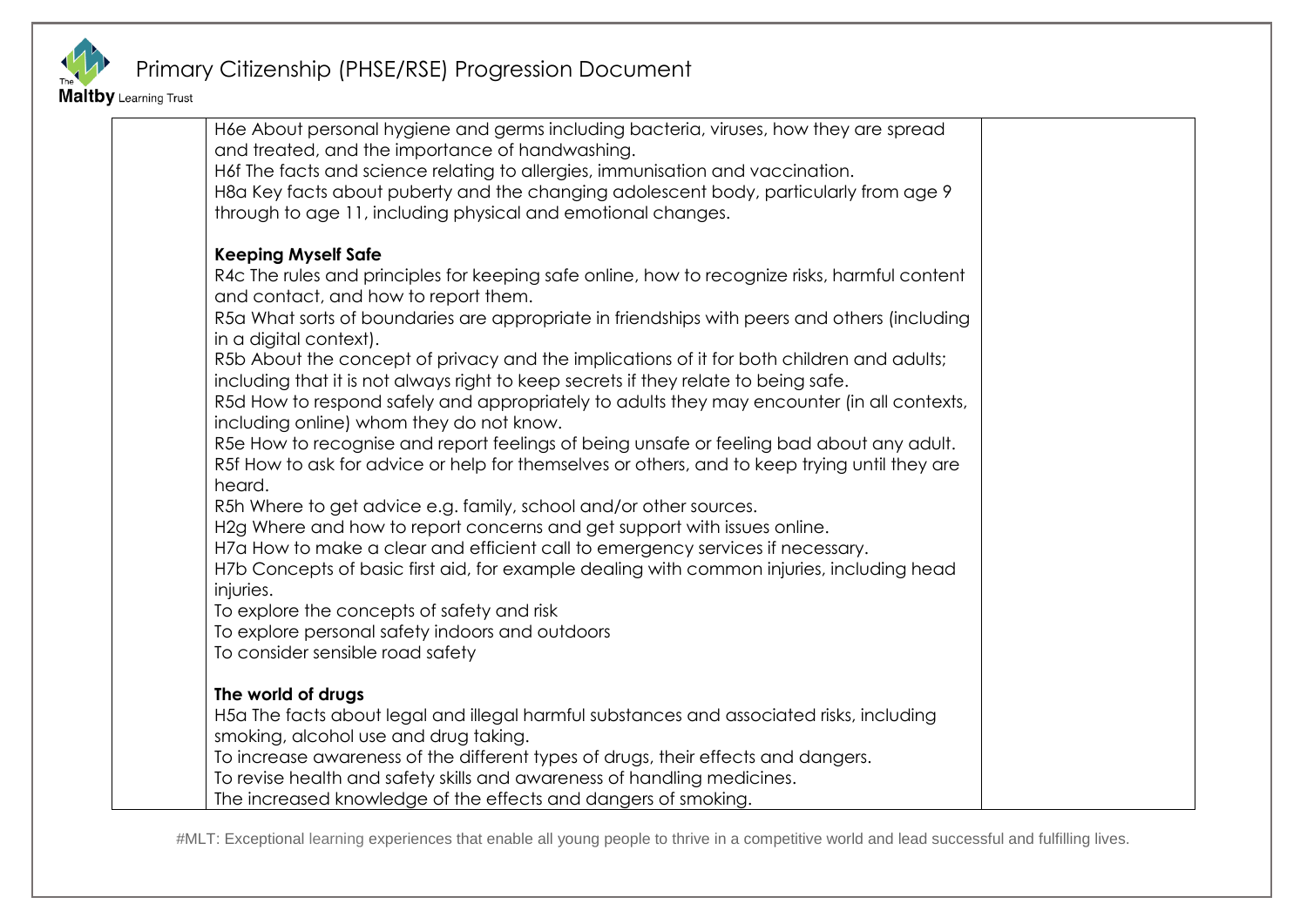

**Maltby** Learning Trust

|        | To explore feelings around smoking and smokers.<br>To reinforce awareness of peer pressure.<br>To help children say no to cigarettes.                                                                                                                                                                                                                                                                                                                                                                                                                                                                                                                                                                                                                                                                                                                                                                                                                                                                                                                                                                                                                                                                                                                                                                                                                                                                                                                                                                                                                                                                                                                                                                                                                                                                                                                                                                                                                                                                                                                          |                                                                                  |
|--------|----------------------------------------------------------------------------------------------------------------------------------------------------------------------------------------------------------------------------------------------------------------------------------------------------------------------------------------------------------------------------------------------------------------------------------------------------------------------------------------------------------------------------------------------------------------------------------------------------------------------------------------------------------------------------------------------------------------------------------------------------------------------------------------------------------------------------------------------------------------------------------------------------------------------------------------------------------------------------------------------------------------------------------------------------------------------------------------------------------------------------------------------------------------------------------------------------------------------------------------------------------------------------------------------------------------------------------------------------------------------------------------------------------------------------------------------------------------------------------------------------------------------------------------------------------------------------------------------------------------------------------------------------------------------------------------------------------------------------------------------------------------------------------------------------------------------------------------------------------------------------------------------------------------------------------------------------------------------------------------------------------------------------------------------------------------|----------------------------------------------------------------------------------|
| Year 5 | The Caring School: Bullying, Pressure and Risks<br>R2c That healthy friendships are positive and welcoming towards others, and do not make<br>others feel lonely or excluded.<br>R2d That most friendships have ups and downs, and that these can often be worked<br>through so that the friendship is repaired or even strengthened, and that resorting to<br>violence is never right.<br>R2e How to recognise who to trust and who not to trust, how to judge when a friendship is<br>making them feel unhappy or uncomfortable, managing conflict, how to manage these<br>situations and how to seek help or advice from others, if needed.<br>R3a The importance of respecting others, even when they are very different from them (for<br>example, physically, in character, personality or backgrounds), or make different choices or<br>have different preferences or beliefs.<br>R3d The importance of self-respect and how this links to their own happiness.<br>R3e That in school and in wider society they can expect to be treated with respect by<br>others, and that in turn they should show due respect to others, including those in<br>positions of authority.<br>R3f About different types of bullying (including cyberbullying), the impact of bullying,<br>responsibilities of bystanders (primarily reporting bullying to an adult) and how to get help.<br>R3g What a stereotype is, and how stereotypes can be unfair, negative or destructive.<br>R4b That the same principles apply to online relationships as to face-to face relationships,<br>including the importance of respect for others online including when we are anonymous<br>R5f How to ask for advice or help for themselves or others, and to keep trying until they are<br>heard.<br>R5g How to report concerns or abuse, and the vocabulary and confidence needed to do<br>SO.<br>R5h Where to get advice e.g. family, school and/or other sources.<br>H1h That bullying (including cyberbullying) has a negative and often lasting impact on<br>mental wellbeing. | Citizenship<br><b>Political Literacy</b><br><b>Consequences of</b><br>inequality |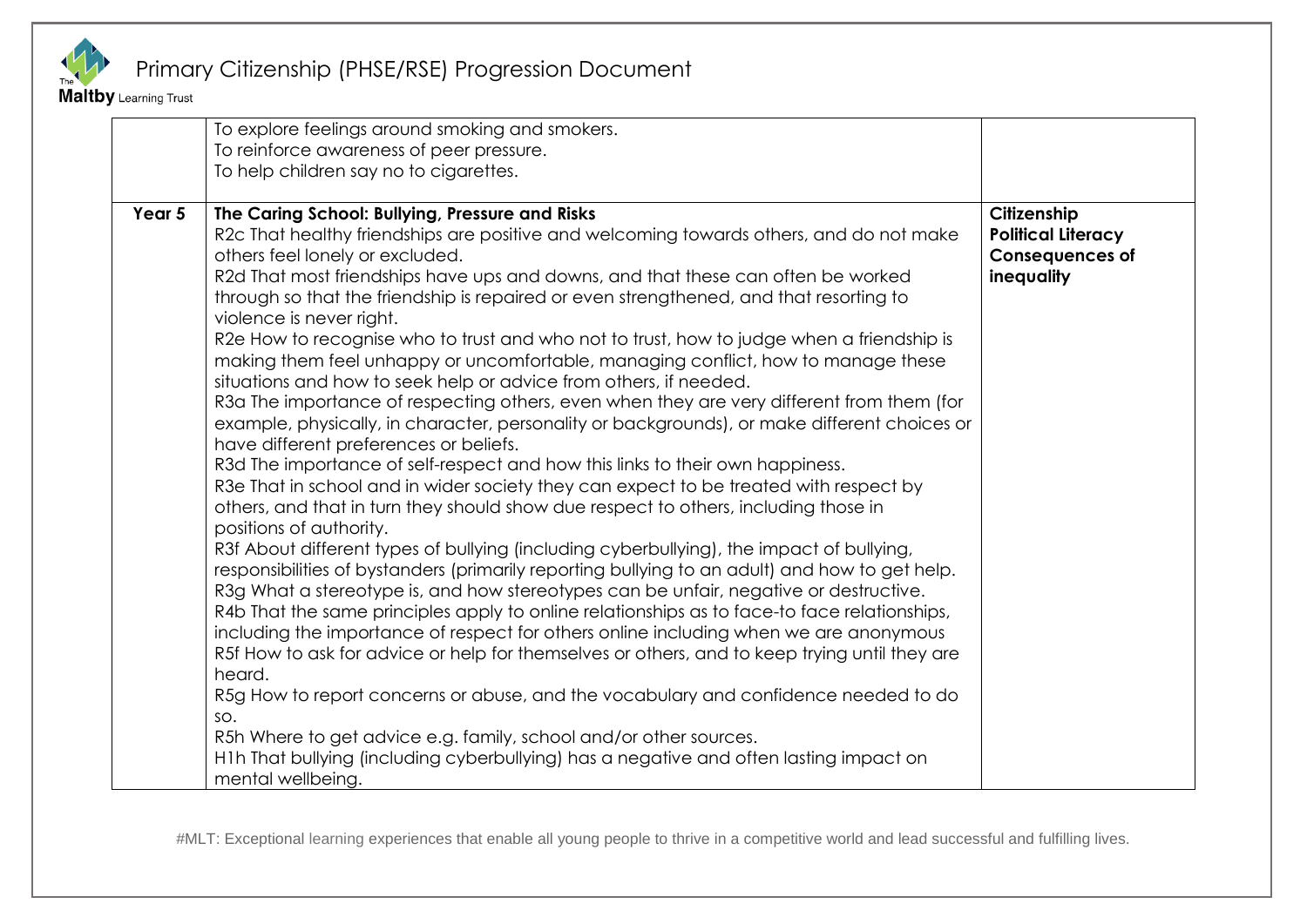

Maltby Learning Trust

| H2e That the internet can also be a negative place where online abuse, trolling, bullying     |  |
|-----------------------------------------------------------------------------------------------|--|
| and harassment can take place, which can have a negative impact on mental                     |  |
| health.                                                                                       |  |
| H2g Where and how to report concerns and get support with issues online.                      |  |
| To know it is their right not to be hurt and to live without fear.                            |  |
| Me and my relationships                                                                       |  |
| R1b The characteristics of healthy family life, commitment to each other, including in times  |  |
| of difficulty, protection and care for children and other family members, the                 |  |
| importance of spending time together and sharing each other's lives.                          |  |
| R1d That stable, caring relationships, which may be of different types, are at the heart of   |  |
| happy families, and are important for children's security as they grow up.                    |  |
| R1e That marriage represents a formal and legally recognised commitment of two people         |  |
| to each other which is intended to be lifelong.                                               |  |
| R3h The importance of permission-seeking and giving in relationships with friends, peers      |  |
| and adults.                                                                                   |  |
| R3b Practical steps they can take in a range of different contexts to improve or support      |  |
| respectful relationships.                                                                     |  |
| R4d How to critically consider their online friendships and sources of information, including |  |
| awareness of the risks associated with people they have never met.                            |  |
| H1b That there is a normal range of emotions (e.g. happiness, sadness, anger, fear, surprise, |  |
| nervousness) and scale of emotions that all humans experience in relation to different        |  |
| experiences and situations.                                                                   |  |
| H1c How to recognise and talk about their emotions, including having a varied vocabulary      |  |
| of words to use when talking about their own and others' feelings.                            |  |
| H1d How to judge whether what they are feeling and how they are behaving is                   |  |
| appropriate and proportionate.                                                                |  |
| To know what is meant by love.                                                                |  |
| <b>Healthy Lifestyles</b>                                                                     |  |
| H1a That mental wellbeing is a normal part of daily life, in the same way as physical health. |  |
| H1e The benefits of physical exercise, time outdoors, community participation, voluntary      |  |
| and service- based activity on mental wellbeing and happiness.                                |  |
|                                                                                               |  |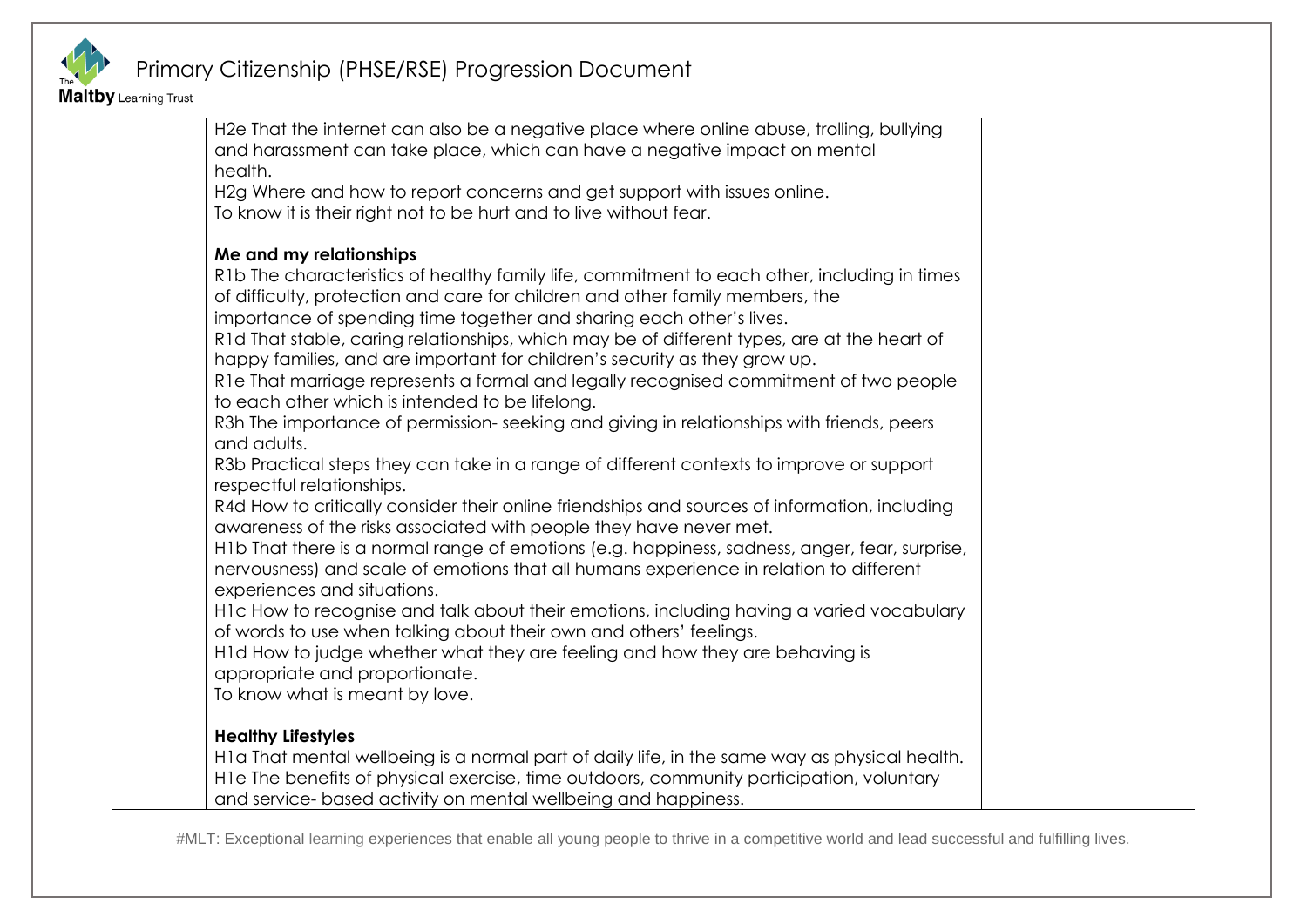

Maltby Learning Trust

| H1f Simple self- care techniques, including the importance of rest, time spent with friends   |  |
|-----------------------------------------------------------------------------------------------|--|
| and family and the benefits of hobbies and interests.                                         |  |
| H1i Where and how to seek support (including recognising the triggers for seeking support),   |  |
| including whom in school they should speak to if they are worried about                       |  |
| their own or someone else's mental wellbeing or ability to control their emotions (including  |  |
| issues arising online).                                                                       |  |
| H1j That it is common for people to experience mental ill health. For many people who do,     |  |
| the problems can be resolved if the right support is made available, especially               |  |
| if accessed early enough.                                                                     |  |
| H2a That for most people the internet is an integral part of life and has many benefits.      |  |
| H2b The benefits of rationing time spent online, the risks of excessive time spent on         |  |
| electronic devices and the impact of positive and negative content online on their            |  |
| own and others' mental and physical wellbeing.                                                |  |
| H3a The characteristics and mental and physical benefits of an active lifestyle.              |  |
| H3d How and when to seek support including which adults to speak to in school if they are     |  |
| worried about their health.                                                                   |  |
| R2a How important friendships are in making us feel happy and secure, and how people          |  |
| choose and make friends.                                                                      |  |
| R3d The importance of self-respect and how this links to their own happiness.                 |  |
| R4a That people sometimes behave differently online, including by pretending to be            |  |
| someone they are not.                                                                         |  |
| R4c The rules and principles for keeping safe online, how to recognise risks, harmful content |  |
| and contact, and how to report them.                                                          |  |
| R4e How information and data is shared and used online.                                       |  |
| H2f How to be a discerning consumer of information online including understanding that        |  |
| information, including that from search engines, is ranked, selected and                      |  |
| targeted.                                                                                     |  |
| To understand the importance of self-image.                                                   |  |
| Growing up: Relationships and responsibilities; Puberty                                       |  |
| H1a That mental wellbeing is a normal part of daily life, in the same way as physical health. |  |
| H8b About menstrual wellbeing including the key facts about the menstrual cycle.              |  |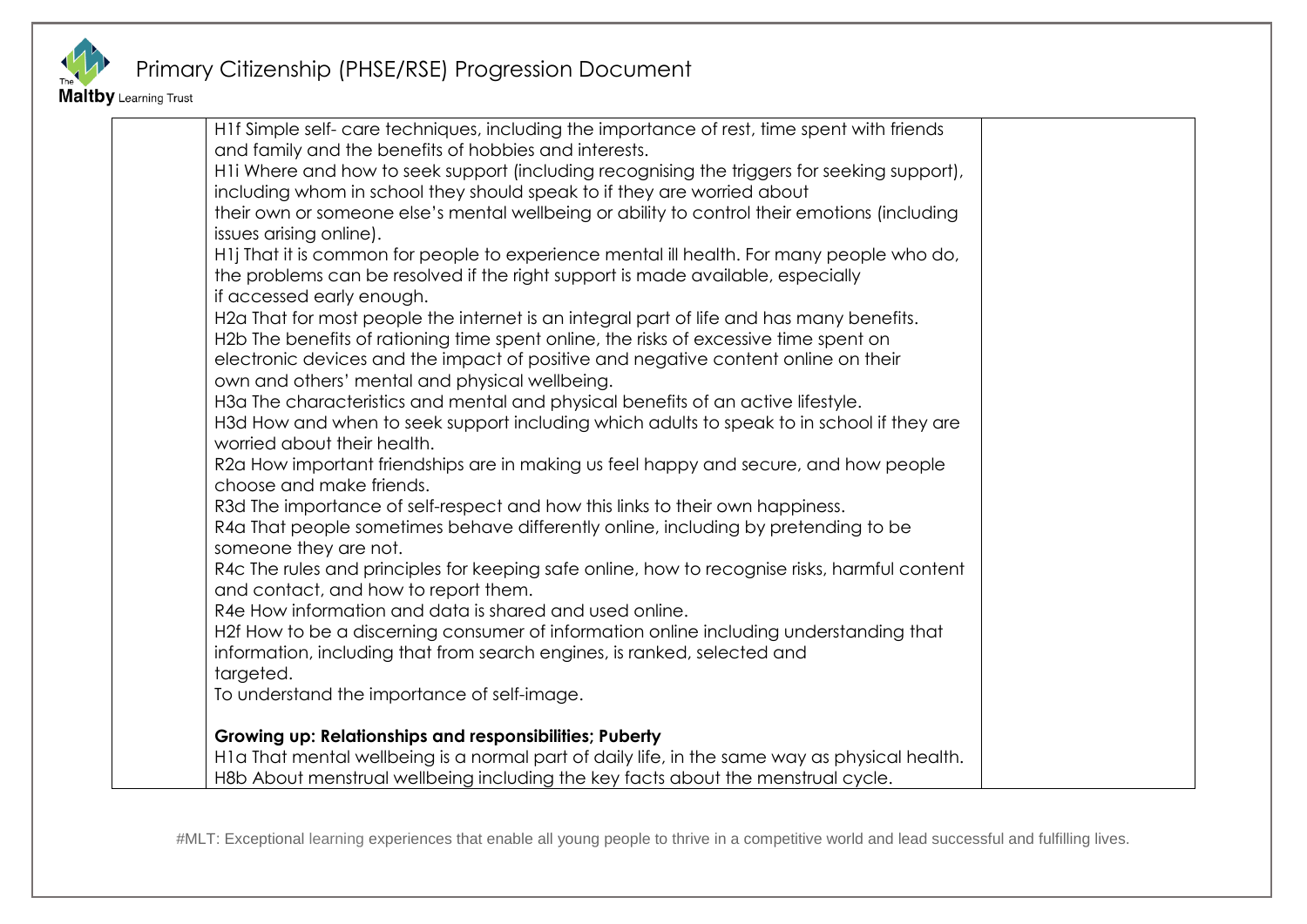

Maltby Learning Trust

| H1b That there is a normal range of emotions (e.g. happiness, sadness, anger, fear, surprise, |  |
|-----------------------------------------------------------------------------------------------|--|
| nervousness) and scale of emotions that all humans experience in relation to                  |  |
| different experiences and situations.                                                         |  |
| H1d How to judge whether what they are feeling and how they are behaving is                   |  |
| appropriate and proportionate.                                                                |  |
| H1i Where and how to seek support (including recognising the triggers for seeking support),   |  |
| including whom in school they should speak to if they are worried about                       |  |
| their own or someone else's mental wellbeing or ability to control their emotions (including  |  |
| issues arising online).                                                                       |  |
| H8a Key facts about puberty and the changing adolescent body, particularly from age 9         |  |
| through to age 11, including physical and emotional changes.                                  |  |
| R3h The importance of permission-seeking and giving in relationships with friends, peers      |  |
| and adults.                                                                                   |  |
| R5a What sorts of boundaries are appropriate in friendships with peers and others (including  |  |
| in a digital context).                                                                        |  |
| R5c That each person's body belongs to them, and the differences between appropriate          |  |
| and inappropriate or unsafe physical, and other, contact.                                     |  |
| To understand that feelings can influence behaviour and vice versa.                           |  |
| To empathise with the feelings of other people.                                               |  |
|                                                                                               |  |
| The world of drugs                                                                            |  |
| H4c The characteristics of a poor diet and risks associated with unhealthy eating (including, |  |
| for example, obesity and tooth decay) and other behaviours (e.g. the impact                   |  |
| of alcohol on diet or health).                                                                |  |
| H5a The facts about legal and illegal harmful substances and associated risks, including      |  |
| smoking, alcohol use and drug taking.                                                         |  |
| H6a How to recognise early signs of physical illness, such as weight loss, or unexplained     |  |
| changes to the body.                                                                          |  |
| H7a How to make a clear and efficient call to emergency services if necessary.                |  |
| H7b Concepts of basic first aid, for example dealing with common injuries, including head     |  |
| injuries.                                                                                     |  |
| To help children acquire the skills and ideas to enable them to resist early experimentation. |  |
| To understand the importance of alcohol on physical and mental health and lifestyles.         |  |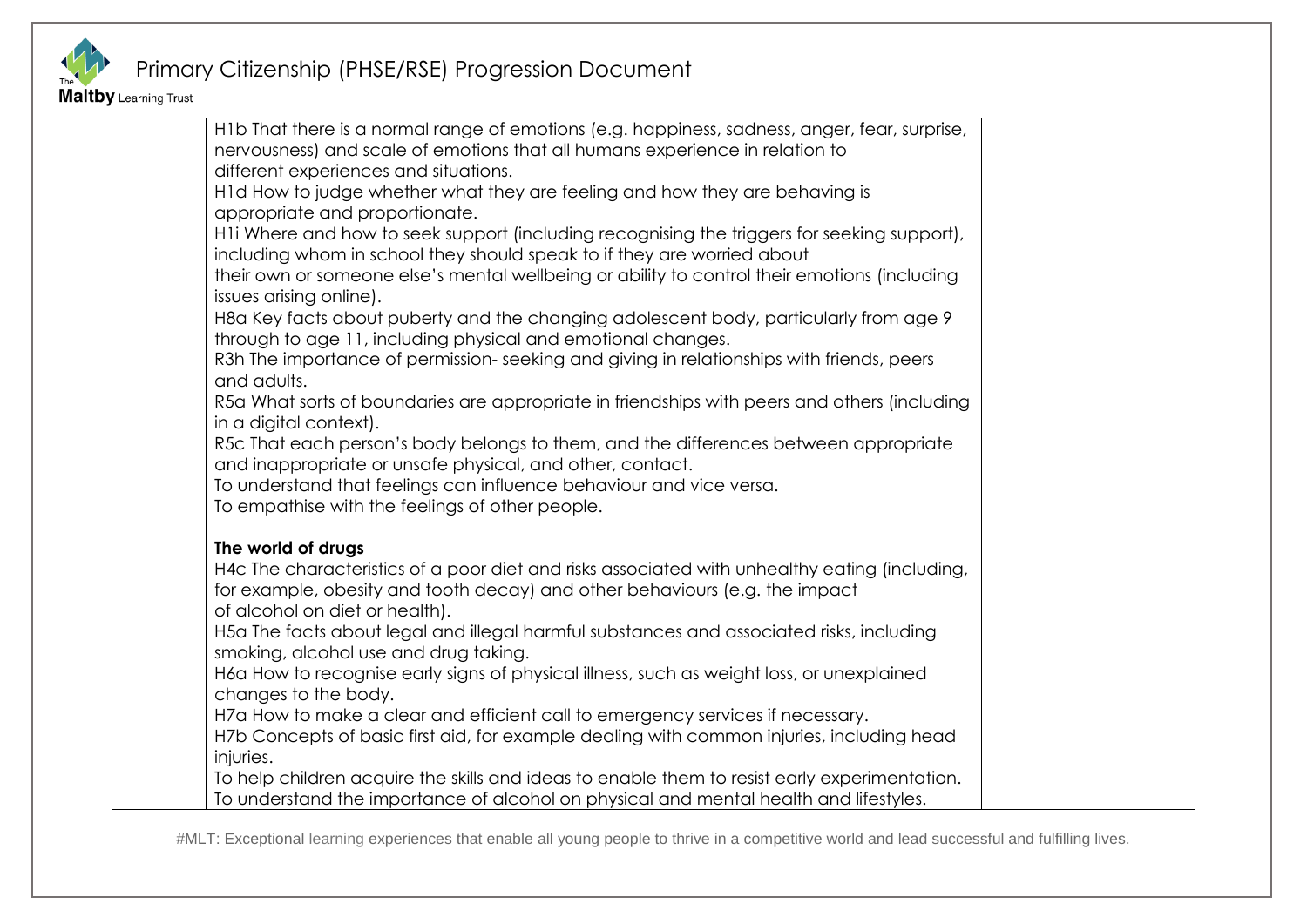

#### Maltby Learning Trust

|        | To offer a more realistic view of what addiction can mean.<br>To look at risk assessment linked to personality.<br>To learn about different reasons why people do or no not drink alcohol.<br>To reflect on the impact of one's behaviour on others.                                                                                                                                                                                                                                                                                                                                                                                                                                                                                                                                                                                                                                                                                                                                                                                                                                                                                                                                                                                                                                                                                                                                                                                                                                                                                                                                                                                                                                                                                                                                                                                                                                                                                                                                                                                                                                                                                                                        |                                                                                                                        |
|--------|-----------------------------------------------------------------------------------------------------------------------------------------------------------------------------------------------------------------------------------------------------------------------------------------------------------------------------------------------------------------------------------------------------------------------------------------------------------------------------------------------------------------------------------------------------------------------------------------------------------------------------------------------------------------------------------------------------------------------------------------------------------------------------------------------------------------------------------------------------------------------------------------------------------------------------------------------------------------------------------------------------------------------------------------------------------------------------------------------------------------------------------------------------------------------------------------------------------------------------------------------------------------------------------------------------------------------------------------------------------------------------------------------------------------------------------------------------------------------------------------------------------------------------------------------------------------------------------------------------------------------------------------------------------------------------------------------------------------------------------------------------------------------------------------------------------------------------------------------------------------------------------------------------------------------------------------------------------------------------------------------------------------------------------------------------------------------------------------------------------------------------------------------------------------------------|------------------------------------------------------------------------------------------------------------------------|
| Year 6 | The Caring School and Growing Up: Relationships<br>R1b The characteristics of healthy family life, commitment to each other, including in times<br>of difficulty, protection and care for children and other family members, the importance of<br>spending time together and sharing each other's lives.<br>R1d That stable, caring relationships, which may be of different types, are at the heart of<br>happy families, and are important for children's security as they grow up.<br>R1e That marriage represents a formal and legally recognised commitment of two people<br>to each other which is intended to be lifelong.<br>R2b The characteristics of friendships, including mutual respect, truthfulness, trustworthiness,<br>loyalty, kindness, generosity, trust, sharing interests and experiences and support with<br>problems and difficulties.<br>R2d That most friendships have ups and downs, and that these can often be worked<br>through so that the friendship is repaired or even strengthened, and that resorting to<br>violence is never right.<br>R2e How to recognise who to trust and who not to trust, how to judge when a friendship is<br>making them feel unhappy or uncomfortable, managing conflict, how to manage these<br>situations and how to seek help or advice from others, if needed.<br>R3a The importance of respecting others, even when they are very different from them (for<br>example, physically, in character, personality or backgrounds), or make different choices or<br>have different preferences or beliefs.<br>R3d The importance of self-respect and how this links to their own happiness.<br>R3e That in school and in the wider society they can expect to be treated with respect by<br>others, and that in turn they should show due respect to others, including those in positions<br>of authority.<br>R3h The importance of permission-seeking and giving in relationships with friends, peers<br>and adults.<br>R4b That the same principles apply to online relationships as to face-to-face relationships,<br>including the importance of respect for others online including when we are anonymous | <b>Money Management</b><br><b>Careers</b><br><b>Global Citizenship</b><br><b>Global Difference</b><br><b>Diversity</b> |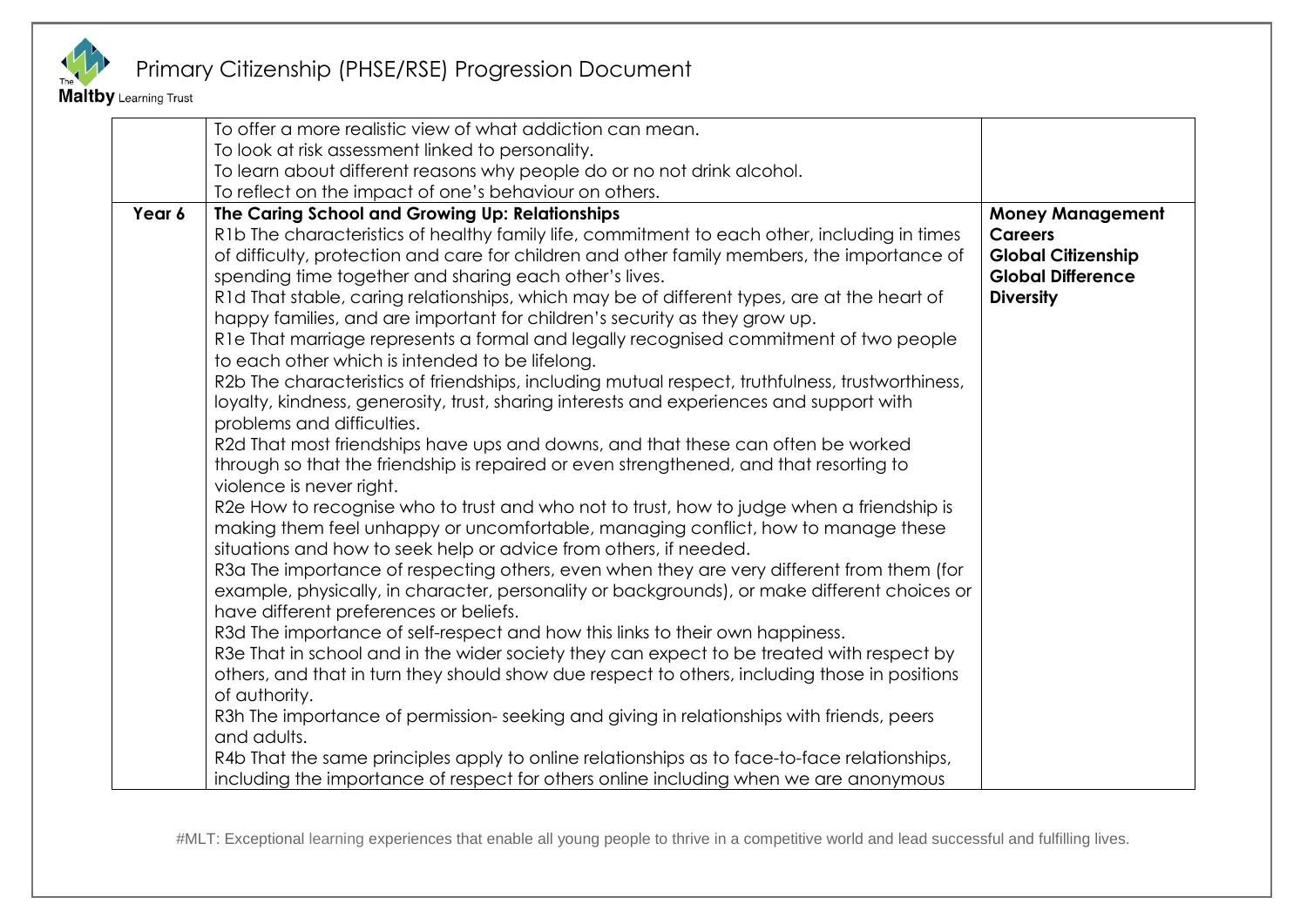

Maltby Learning Trust

| R4d How to critically consider their online friendships and sources of information, including  |  |
|------------------------------------------------------------------------------------------------|--|
| awareness of the risks associated with people they have never met.                             |  |
| R5f How to ask for advice or help for themselves or others, and to keep trying until they are  |  |
| heard.                                                                                         |  |
| H1d How to judge whether what they are feeling and how they are behaving is                    |  |
| appropriate and proportionate.                                                                 |  |
| To discuss what we mean by "going out" with someone and what we mean by love.                  |  |
| To learn how to make positive choices.                                                         |  |
| To know that choices have consequences.                                                        |  |
| <b>Emotions &amp; Transition to secondary school</b>                                           |  |
| H1b That there is a normal range of emotions (e.g. happiness, sadness, anger, fear, surprise,  |  |
| nervousness) and scale of emotions that all humans experience in relation to different         |  |
| experiences and situations.                                                                    |  |
| H1c How to recognise and talk about their emotions, including having a varied vocabulary       |  |
| of words to use when talking about their own and others' feelings.                             |  |
| H1d How to judge whether what they are feeling and how they are behaving is                    |  |
| appropriate and proportionate.                                                                 |  |
| H1i Where and how to seek support (including recognising the triggers for seeking support),    |  |
| including whom in school they should speak to if they are worried about their own or           |  |
| someone else's mental wellbeing or ability to control their emotions (including issues arising |  |
| online).                                                                                       |  |
| H1f Simple self- care techniques, including the importance of rest, time spent with friends    |  |
| and family and the benefits of hobbies and interests.                                          |  |
|                                                                                                |  |
| <b>Growing up: Responsibilities</b>                                                            |  |
| H1a That mental wellbeing is a normal part of daily life, in the same way as physical health.  |  |
| H1c How to recognise and talk about their emotions, including having a varied vocabulary       |  |
| of words to use when talking about their own and others' feelings.                             |  |
| H1d How to judge whether what they are feeling and how they are behaving is                    |  |
| appropriate and proportionate.                                                                 |  |
| H1e The benefits of physical exercise, time outdoors, community participation, voluntary       |  |
| and service- based activity on mental wellbeing and happiness.                                 |  |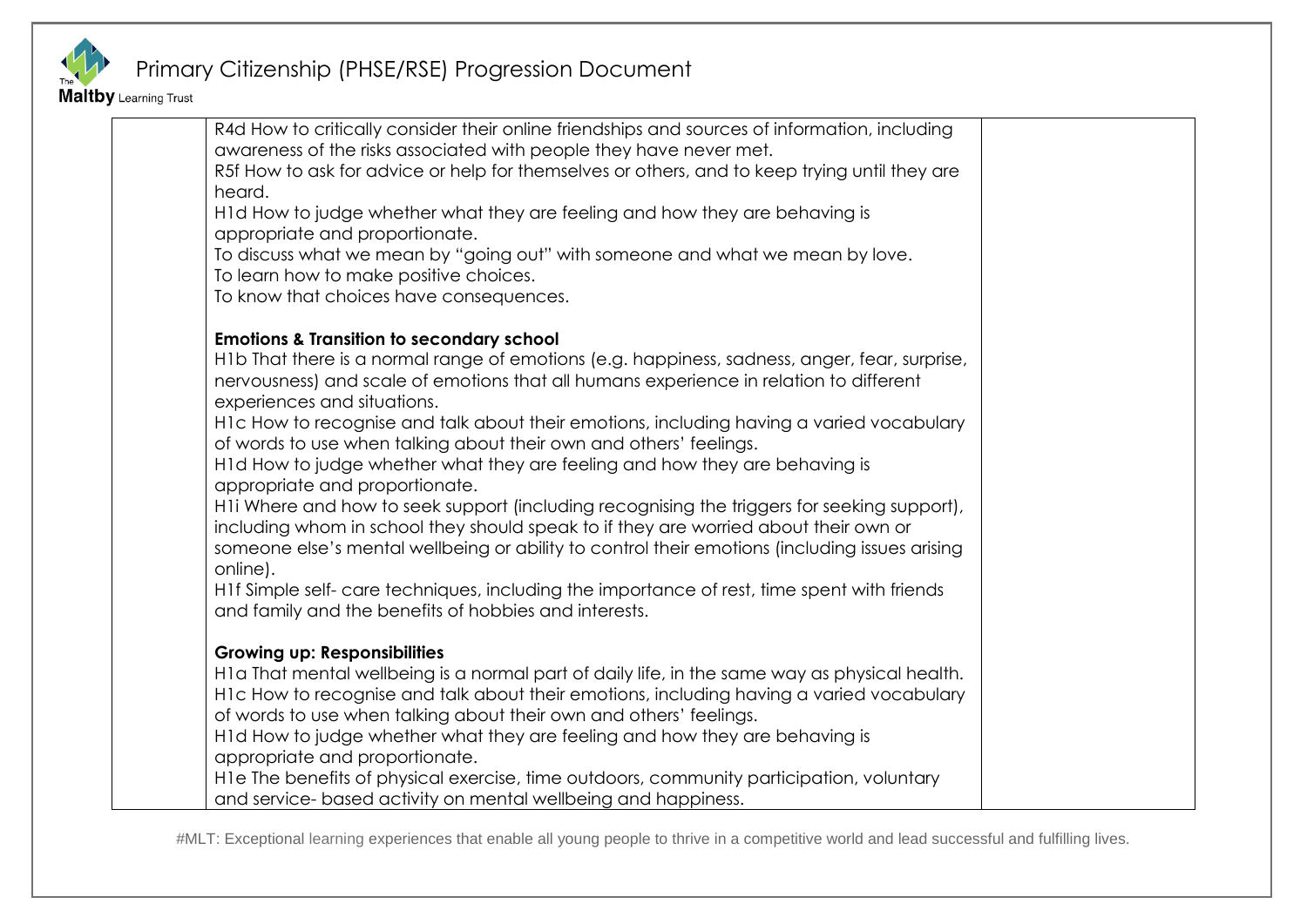

Maltby Learning Trust

| H1f Simple self- care techniques, including the importance of rest, time spent with friends              |  |
|----------------------------------------------------------------------------------------------------------|--|
| and family and the benefits of hobbies and interests.                                                    |  |
| H1j It is common for people to experience mental ill health. For many people who do, the                 |  |
| problems can be resolved if the right support is made available, especially if accessed                  |  |
| early enough.                                                                                            |  |
| H2b The benefits of rationing time spent online, the risks of excessive time spent on                    |  |
| electronic devices and the impact of positive and negative content online on their own                   |  |
| and others' mental and physical wellbeing.                                                               |  |
| H3a The characteristics and mental and physical benefits of an active lifestyle.                         |  |
| H3c The risks associated with an inactive lifestyle (including obesity).                                 |  |
| H4a What constitutes a healthy diet (including understanding calories and other nutritional<br>content)? |  |
| H4c The characteristics of a poor diet and risks associated with unhealthy eating (including,            |  |
| for example, obesity and tooth decay) and other behaviours (e.g. the impact of alcohol on                |  |
| diet or health).                                                                                         |  |
| H6a How to recognise early signs of physical illness, such as weight loss, or unexplained                |  |
| changes to the body.                                                                                     |  |
| H6f The facts and science relating to allergies, immunisation and vaccination.                           |  |
| To explore the types of challenges that occur as children grow.                                          |  |
| To help children to face new challenges positively                                                       |  |
|                                                                                                          |  |
| Rollercoaster: The ups and downs of puberty                                                              |  |
| R3h The importance of permission-seeking and giving in relationships with friends, peers                 |  |
| and adults.                                                                                              |  |
| R5f How to ask for advice or help for themselves or others, and to keep trying until they are            |  |
| heard.                                                                                                   |  |
| R5g How to report concerns or abuse, and the vocabulary and confidence needed to do                      |  |
| SO.                                                                                                      |  |
| R5h Where to get advice e.g. family, school and/or other sources.                                        |  |
| H8a Key facts about puberty and the changing adolescent body, particularly from age 9                    |  |
| through to age 11, including physical and emotional changes.                                             |  |
| H8b About menstrual wellbeing including the key facts about the menstrual cycle.                         |  |
|                                                                                                          |  |
|                                                                                                          |  |